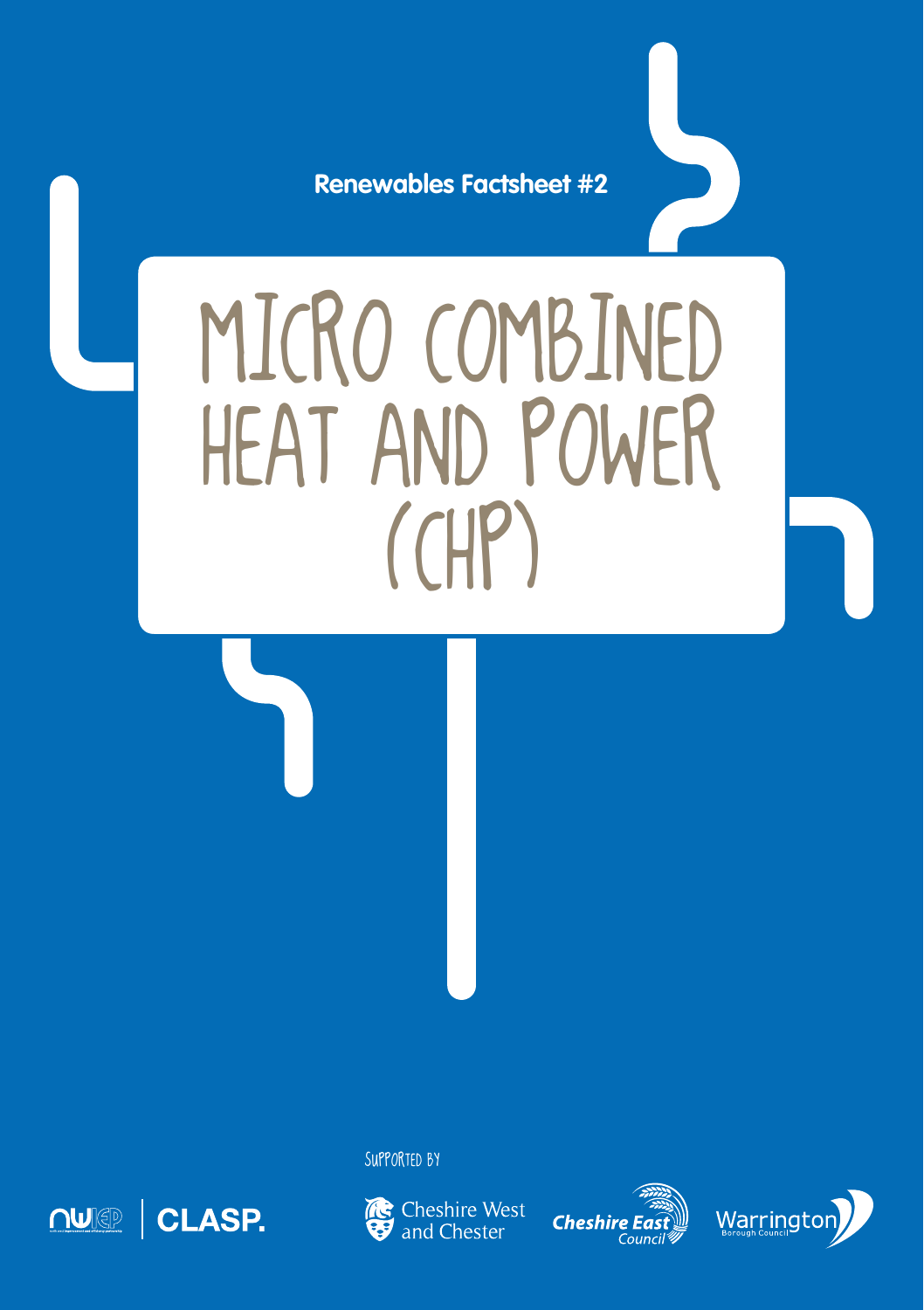Combined Heat and Power (CHP) is a technology similar to conventional small scale electricity generators, but the waste heat from cooling the engine and from the exhaust flue is harvested and used to heat space and water. However, the main output of a CHP is heat, and electricity is usually only generated when heat is needed.

Two main types of CHP commercially available are the stirling engine and the internal combustion engine, although some do incorporate fuel cells.

The typical ratio of heat and electricity production from a domestic scale CHP is 2:1.

CHPs are suitable in many types of properties. They can be installed in domestic buildings, apartment blocks, office buildings or complexes, shopping complexes, and industrial complexes. Micro CHP is usually the scale installed in domestic properties.

## OVERVIEW SUITABILITY

Micro-CHP systems should always be installed and run to meet the heating needs of the building, rather than to generate more heat than is needed just to meet electricity demand. CHPs are most suitable in a building where heat demand is quite high and consistent, for example very poorly insulated properties which cannot be improved using available technology.

A typical micro CHP system to heat a domestic property should also generate about 1kW of electricity.

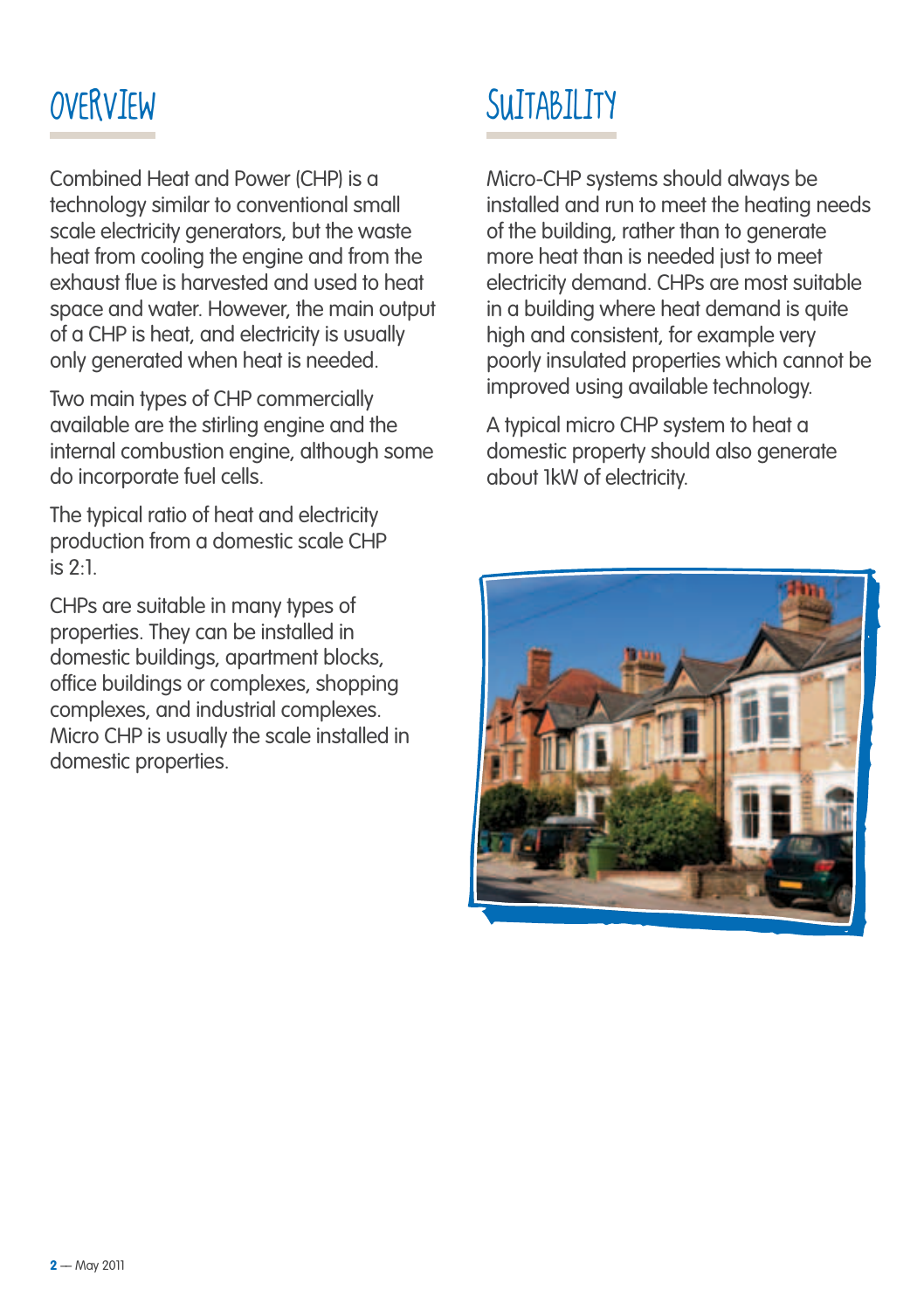### Scale of Installation, Costs and Savings

A micro-CHP unit is similar in size to a conventional boiler and there is little additional installation complexity apart from connection of the electricity generation and provision for metering and feed-back to the national grid or electricity storage facility.

The typical cost for a Micro-CHP starts at £5,500.

Micro CHP qualifies for the Feed-In-Tariffs, if installed by a Microgeneration Certification Scheme accredited installer. This incentive is comprised of three parts.

- **•** The Feed-In-Tariff itself, currently paying
- approximately 10 pence for every kWh generated by CHP. A typical system would generate around 1kW while the heating system was operating. This is a 10 year contract and is index linked.
- The free use of electricity generated.
- 
- **•** Payment for each kWh fed into the grid, through a contract with a Utility Company.

Further information on Feed-In-Tariffs can be found the Department of Energy and Climate Change's website:

www.decc.gov.uk.

## PI ANNING

Micro-CHP is one of the technologies covered by Permitted Development Rights, but this generally only applies to flues on domestic properties. Therefore it does not need a planning application before it can be installed. However, there are a few caveats, namely:

- **a.** Where the flue exceeds 1m above the roof height (excluding the chimney).
- **b.** Where the installation is on the principal elevation and visible from a road in buildings in Conservation Areas and World Heritage Site.

Further details on planning considerations are provided later in this factsheet.

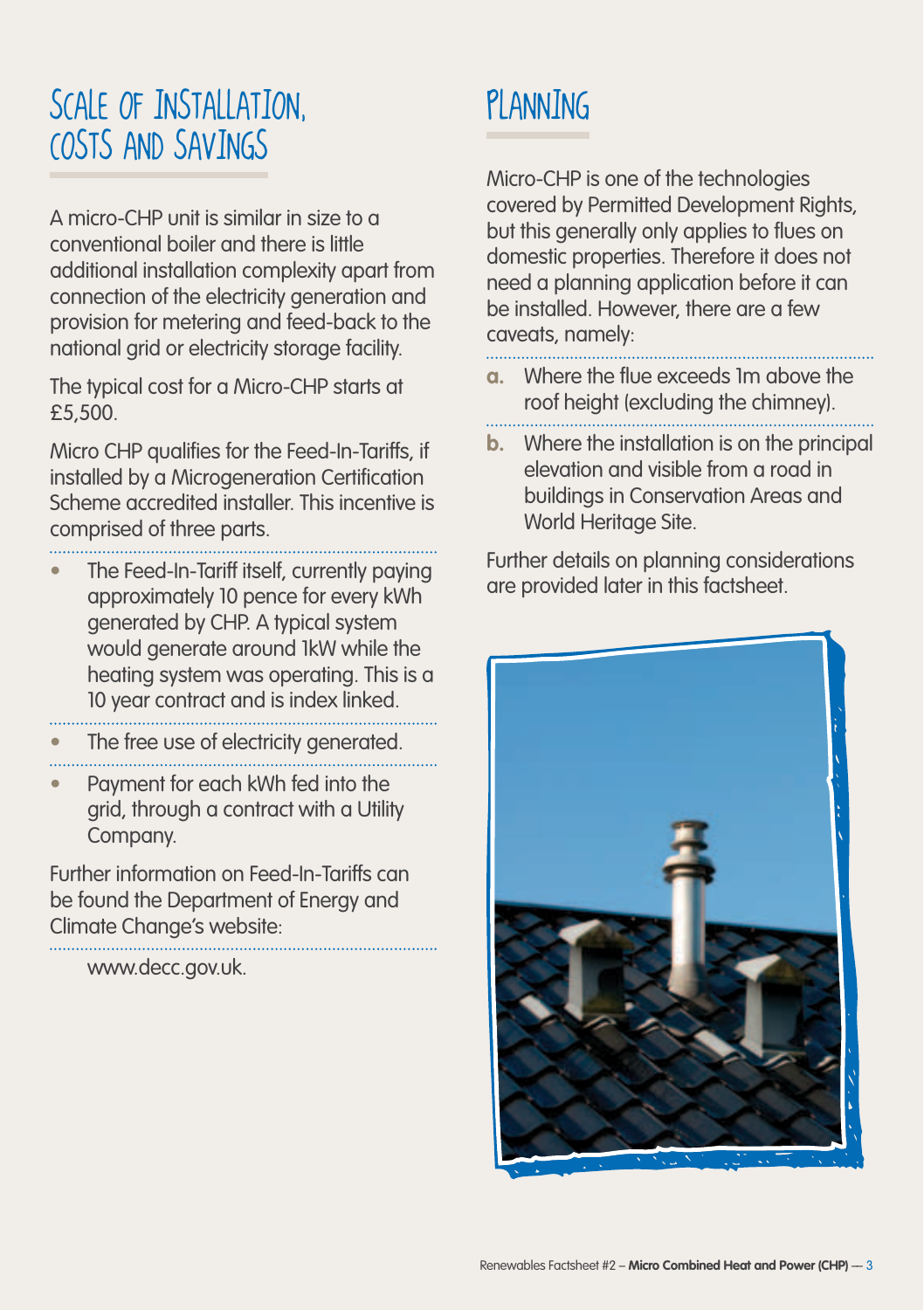### SOURCES OF FURTHER INFORMATION AND ADVICE

The following websites provide further information and advice on combined heat and power:

#### **a. Energy Saving Trust:**  http://www.energysavingtrust.org.uk/Generate-your-own-energy/ Micro-combined-heat-and-power-micro-CHP

#### **b. DECC:**

http://www.decc.gov.uk/en/content/cms/what\_we\_do/uk\_supply/ energy\_mix/renewable/explained/microgen/micro\_chp/micro\_chp. aspx

#### **c. Direct.gov.uk:**  http://www.direct.gov.uk/en/Environmentandgreenerliving/ Energyandwatersaving/Renewableandlowcarbonenergy/ DG\_072634

#### **d. Local Government Improvement and Development**: http://www.idea.gov.uk/idk/core/page.do?pageId=23051802

#### **e. The Microgeneration Certification Scheme:**  http://www.microgenerationcertification.org/mcs-consumer/ installer-search.php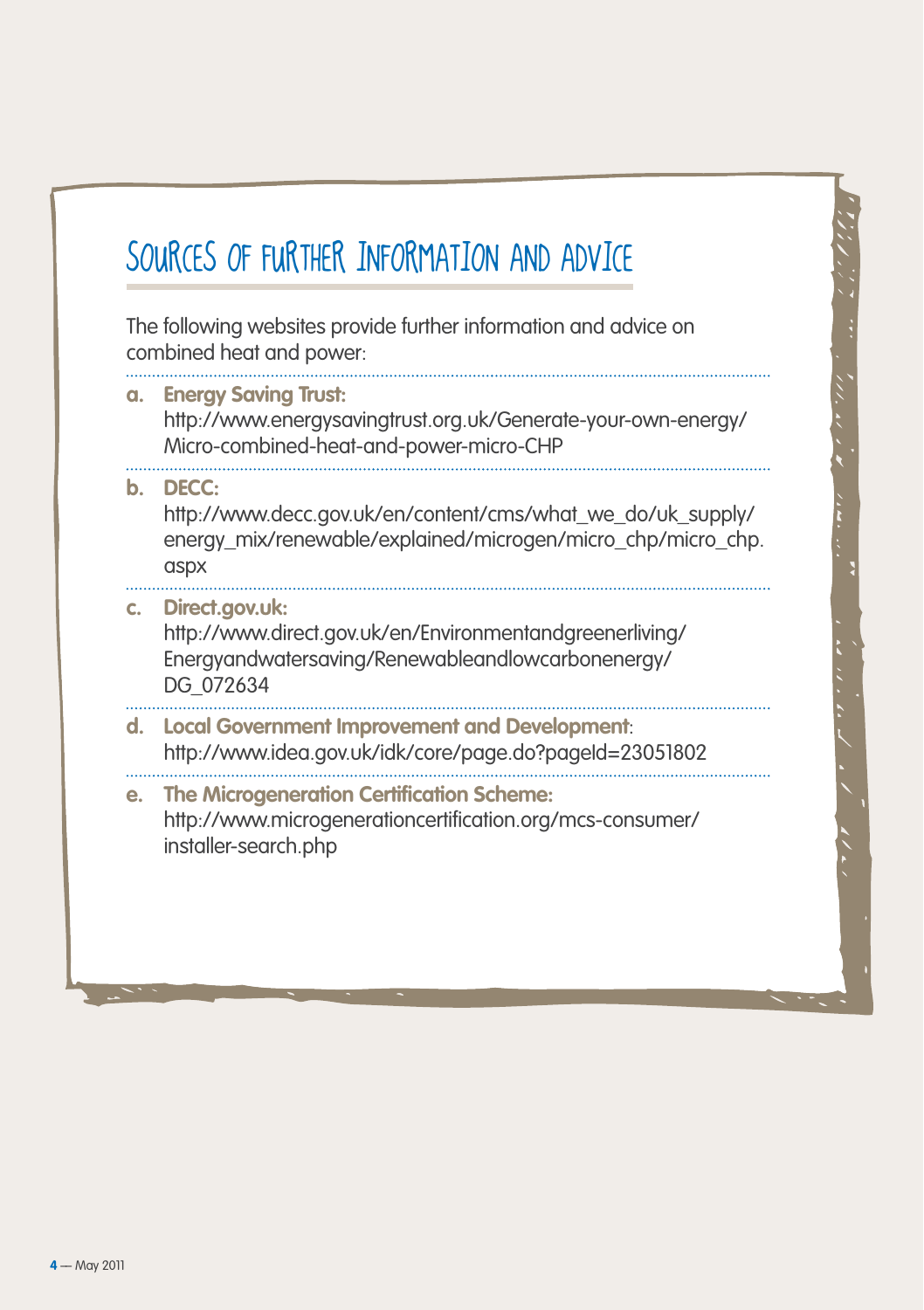### PLANNING CONSIDERATIONS

#### **Permitted Development Considerations**

Planning permission is not normally needed when installing a micro-combined heat and power system in a house or on nondomestic premises if the work is all internal. If the installation requires a flue outside, however, it will only normally be permitted development, subject to certain conditions, principally that the flue does not exceed 1m above the roof height (excluding the chimney) and that it is not installed on the principal elevation and visible from a road in Conservation Areas.

However, planning permission may be required if the Combined Heat and Power project requires an outside building to store fuel or related equipment, the same rules apply to that building as for other extensions and garden outbuildings. For further information on permitted development rights, please refer to the:

**Planning Portal:** http://www.planningportal.gov.uk/ permission/

If you live in a Listed Building or a Conservation Area, you should contact the Council to check on Local Policy and other planning regulations relating to Combined Heat and Power technology.

As yet the permitted development rights for Combined Heat and Power flue have not been extended comprehensively to non-domestic development, although these changes have been the subject of consultation and may be made in the future.

Advice should always be sought from your local planning authority if you are unsure whether your development falls under permitted development rights. Your local planning authority will be able to advise you on the need to obtain planning permission.

If you want certainty that your renewable energy proposal is considered permissible (in that you do not need to make a planning application) you should apply for a Lawful Development Certificate (LDC).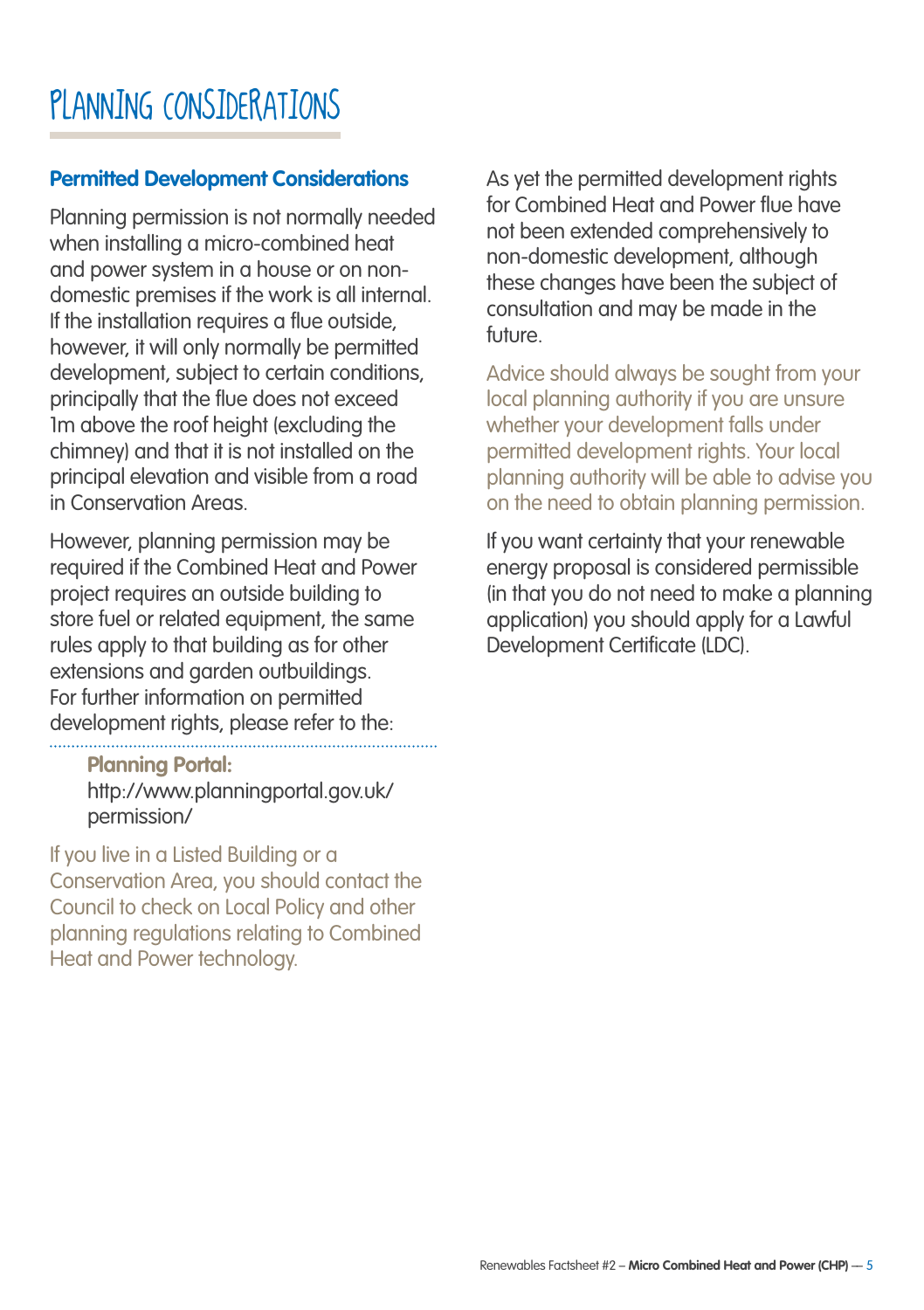#### **Development Management and Planning Policy Considerations**

If planning permission is required for a building to house a Combined Heat and Power plant or to store fuel, the main planning considerations are likely to be the size, height and mass of the structure; its proximity to property boundaries; its location in relation to the original building; its impact on its surroundings and surrounding land users; and any designations or allocations associated with the land on which the development would occur.

If planning permission is required for a flue for the Combined Heat and Power system, the main considerations are likely to be the location of the flue; its dimensions; how well it relates to the character of a building and its surrounding area, the visual impact on the building, the area where it is located and on neighbourhood amenity.

Your local planning authority will be able to assist you in identifying the issues and planning policies that will be need to be taken into account for a particular proposal. Advice should always be sought from your Local Planning Authority before submitting an application.

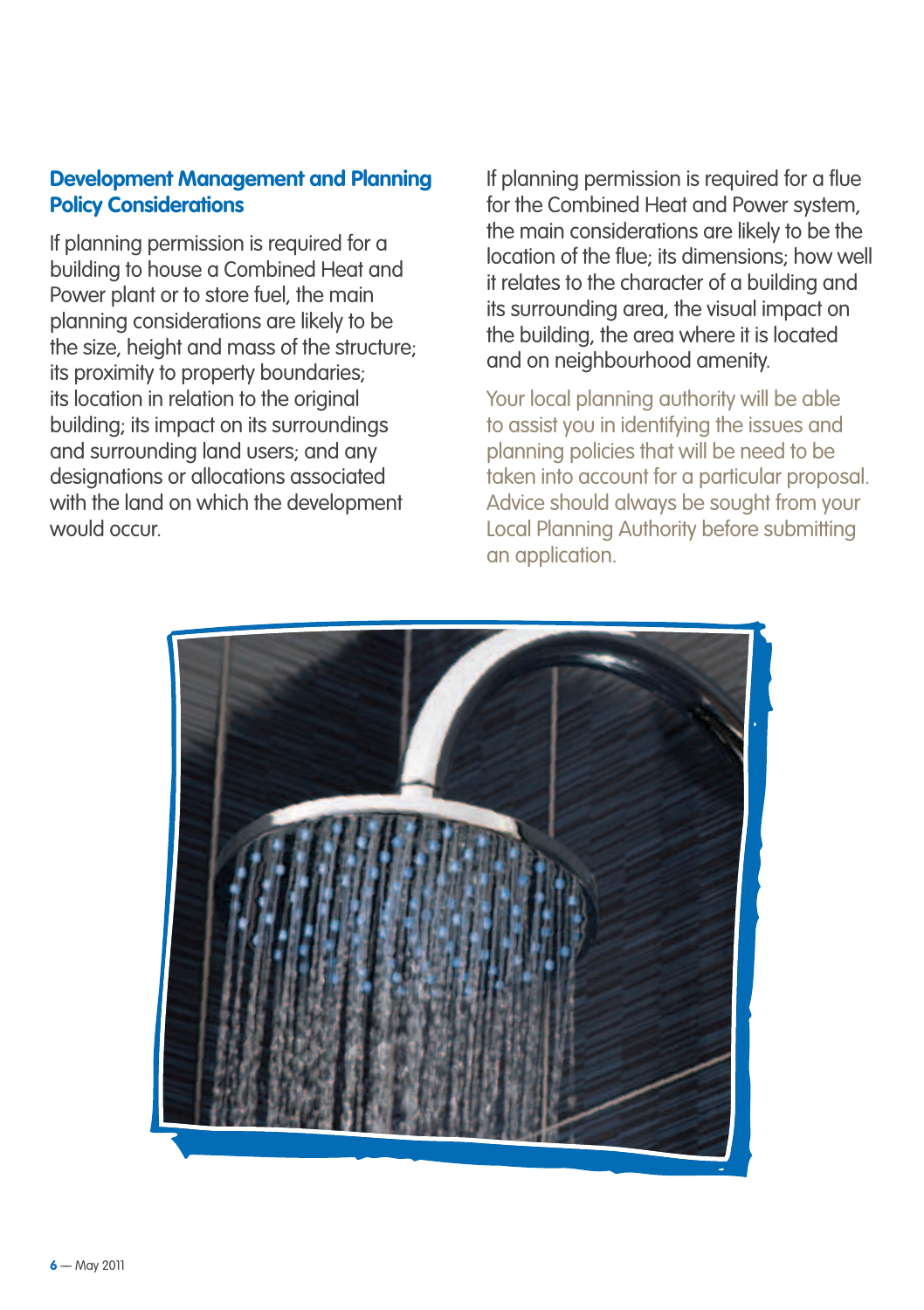#### **Conservation Area or Listed Building Considerations**

Visual impact is a particular consideration within Conservation Areas and on listed buildings.

On Listed Buildings, Combined Heat and Power flues are unlikely to be acceptable on any visible roofslope, but may be acceptable in hidden roof valleys, on roofs fully concealed behind parapet walls.

Key considerations for planning permission of buildings to house the Combined Heat and Power plant or to store fuel, which are associated with Listed Buildings, will be the visual impact of the proposal and the extent to which it reflects the character of the area and the building(s) with which it is associated. Other considerations include the size, height and mass of the structure: its proximity to property boundaries; its location in relation to the original building; its impact on its surroundings and surrounding land users; and any designations or allocations associated with the land on which the development would occur.

It is more than likely that listed building consent will also be required when proposing development which could affect a listed building. This is in addition and separate to the granting of planning permission, but similarly seeks to ensure that any alterations to a listed building, whether internal or external, do not alter the special interest of the building.

Particular care needs to be taken in Conservation Areas, where flues will not be acceptable if visible on prominent roofs, when viewed from the street or other public vantage points. Their acceptability on less prominent roofs may depend upon their size. In terms of visual impact, placing Combined Heat and Power flues on side or rear pitched roof slopes, concealed valley roofs and on flat roofs hidden by parapets is less likely to affect the appearance of the property and character of the area (including Conservation Areas).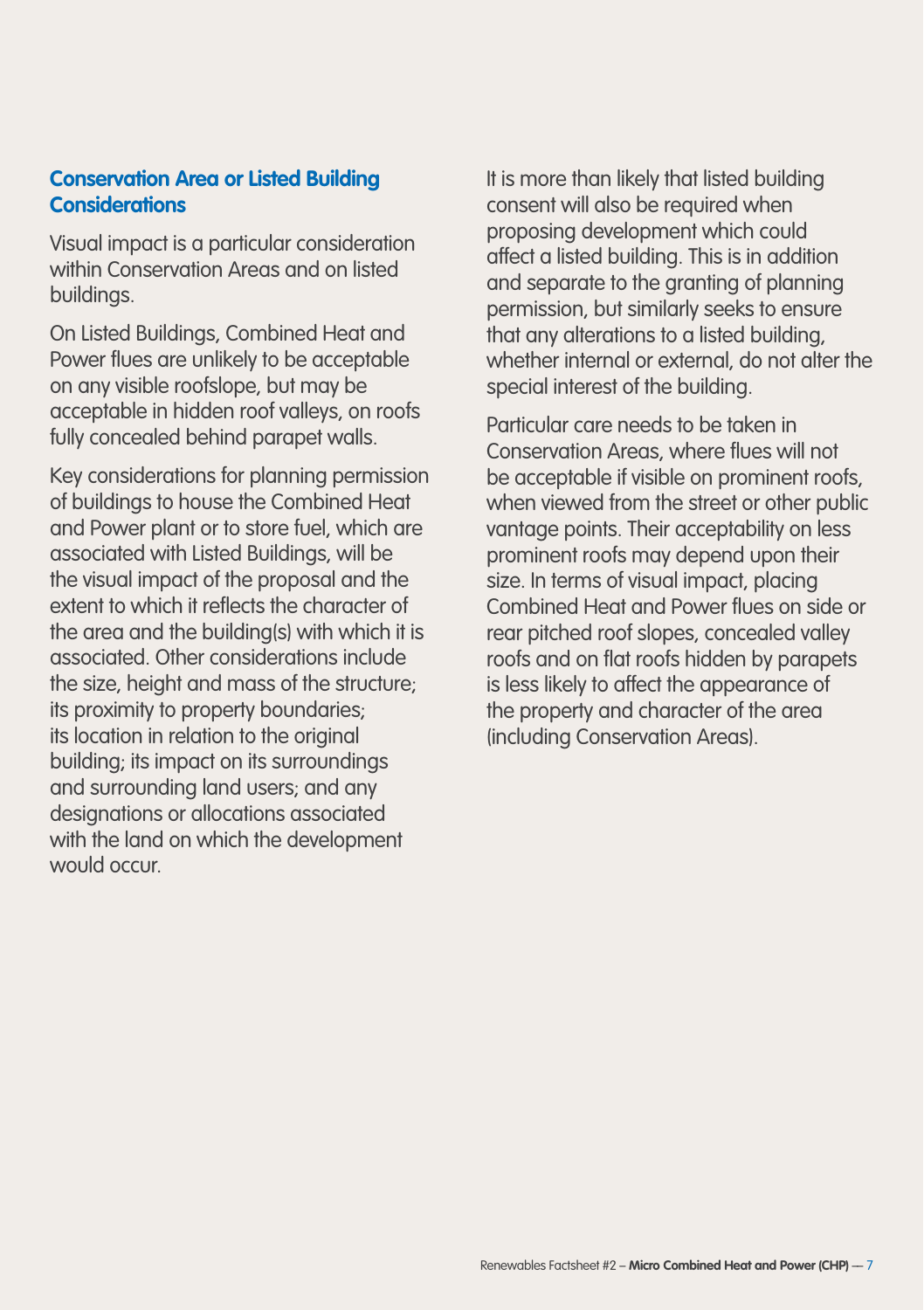### PLANNING CONSIDERATIONS

Within Conservation Areas buildings to house the Combined Heat and Power plant or to store fuel, the key considerations will be the visual impact of the proposal and the extent to which it reflects the character of the area and the building(s) with which it is associated. Other considerations include the size, height and mass of the structure; its proximity to property boundaries; its location in relation to the original building; its impact on its surroundings and surrounding land users; and any designations or allocations associated with the land on which the development would occur.

Advice should always be sought from your Local Planning Authority before submitting an application, if you think it could affect a listed building or conservation area.

In addition to listed buildings and Conservation Areas, the development of CHP systems could affect scheduled monuments, historic parks and gardens, historic battlefields and World Heritage Sites. There will be other considerations to take into account when proposing development within or in the vicinity of these sites and areas. Local designations may also apply to specific sites and buildings.

Advice should always be sought from your Local Planning Authority before submitting an application.

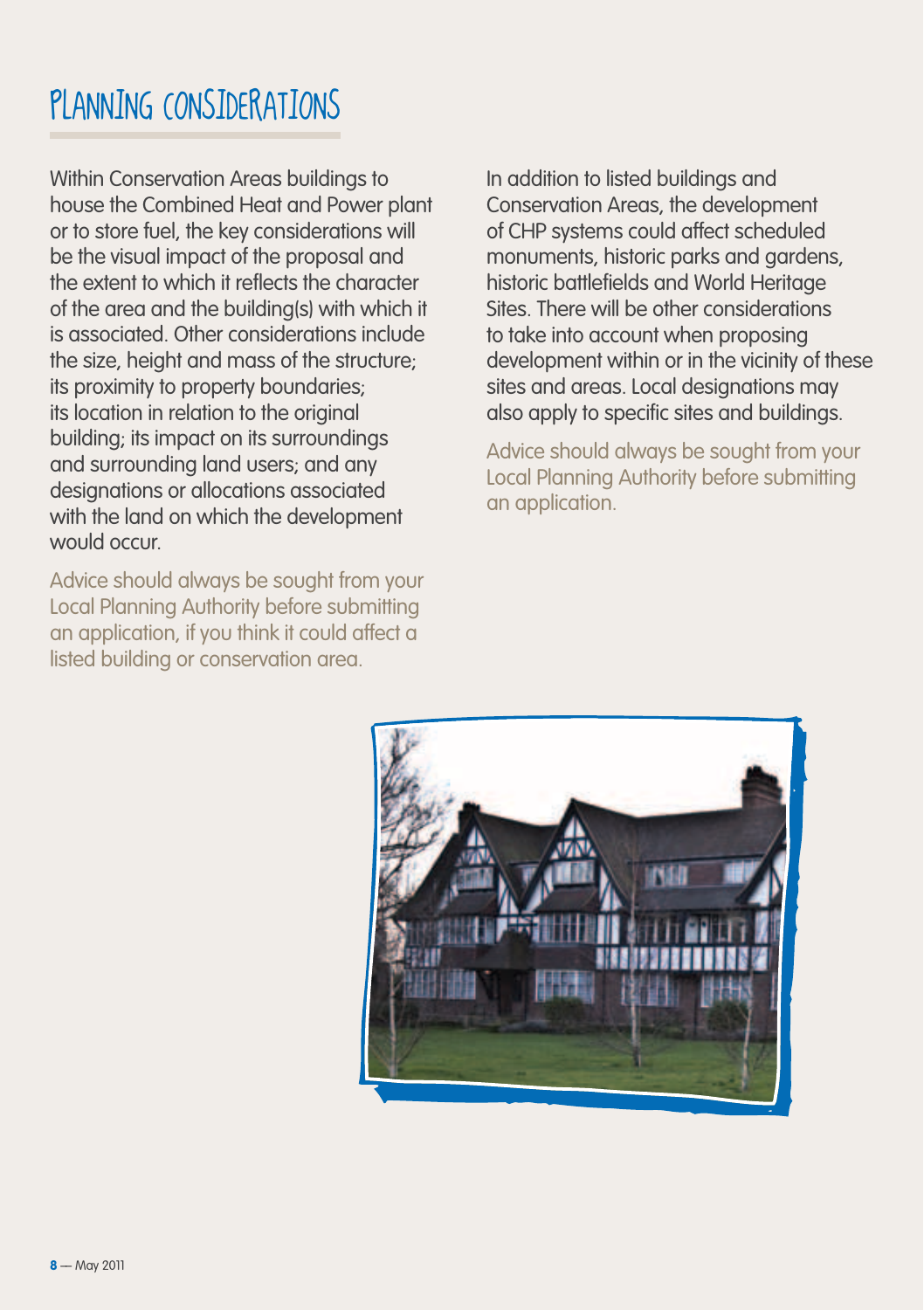### PLANNING APPLICATION REQUIREMENTS

When planning permission is required, the following information will normally be required in support of a planning application a CHP system in or on a domestic or non-domestic property. Guidance on how to make a planning application can be obtained from:

#### **Planning Portal website:**

http://www.planningportal.gov.uk/ planning/applications/howtoapply

National requirements for all planning applications will apply to any proposal.

These can be found at:

http://www.communities.gov.uk/ publications/planningandbuilding/ validationguidance

Alternatively, this information can usually be obtained from your local planning authority, along with details of the application fee that will apply.

It is recommended that you contact your local planning authority for further advice before submitting an application.

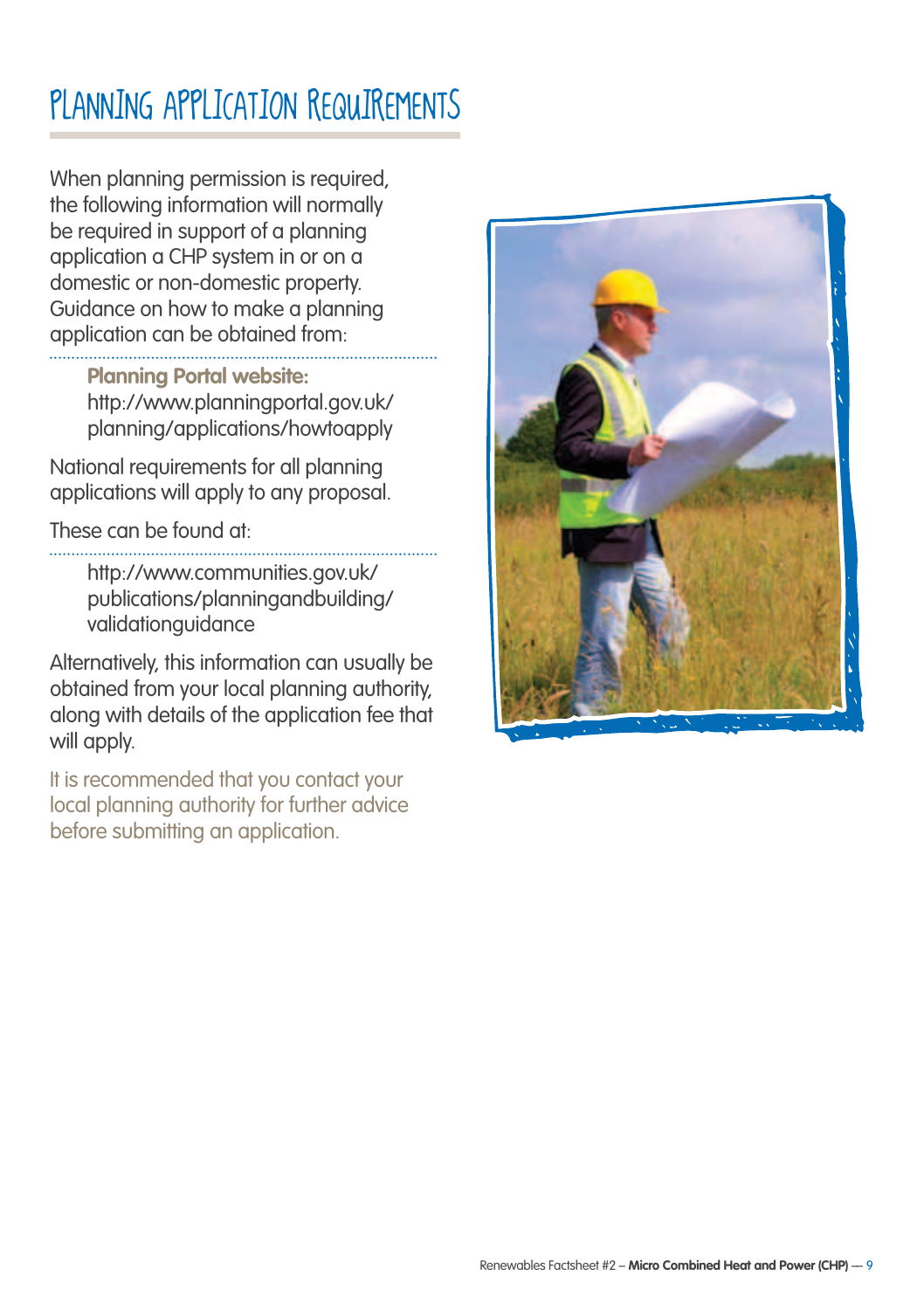### PLANNING APPLICATION REQUIREMENTS

Local planning authorities can also set out local requirements for the information that will be required in support of a planning application, but in most cases it is likely that the following information would be needed to support an application:

- 
- **•** Design and Access Statement
- **•** Landscape and Visual Assessment
- 
- **•** Noise Impact Assessment
- **•** Air Impact Assessment
- **•** Conservation Statement and Heritage Impact Assessment
- **•** Energy Statement

Please note that this is not an exhaustive list and additional information may be required to assess an application depending on the characteristics of a site. It is likely that additional information would also be required to support larger scale schemes.

It is recommended that you contact your local planning authority for further advice before submitting an application.

When it is believed that equipment is permitted development and considered permissible (in that you do not need to make a planning application) you should apply for a Lawful Development Certificate (LDC). The fee for LDC applications relating to proposed development is half of that payable for a planning application. Further information on LDCs can be found at:

http://www.planningportal.gov.uk/ planning/applications/howtoapply/

or alternatively you should contact your local planning authority.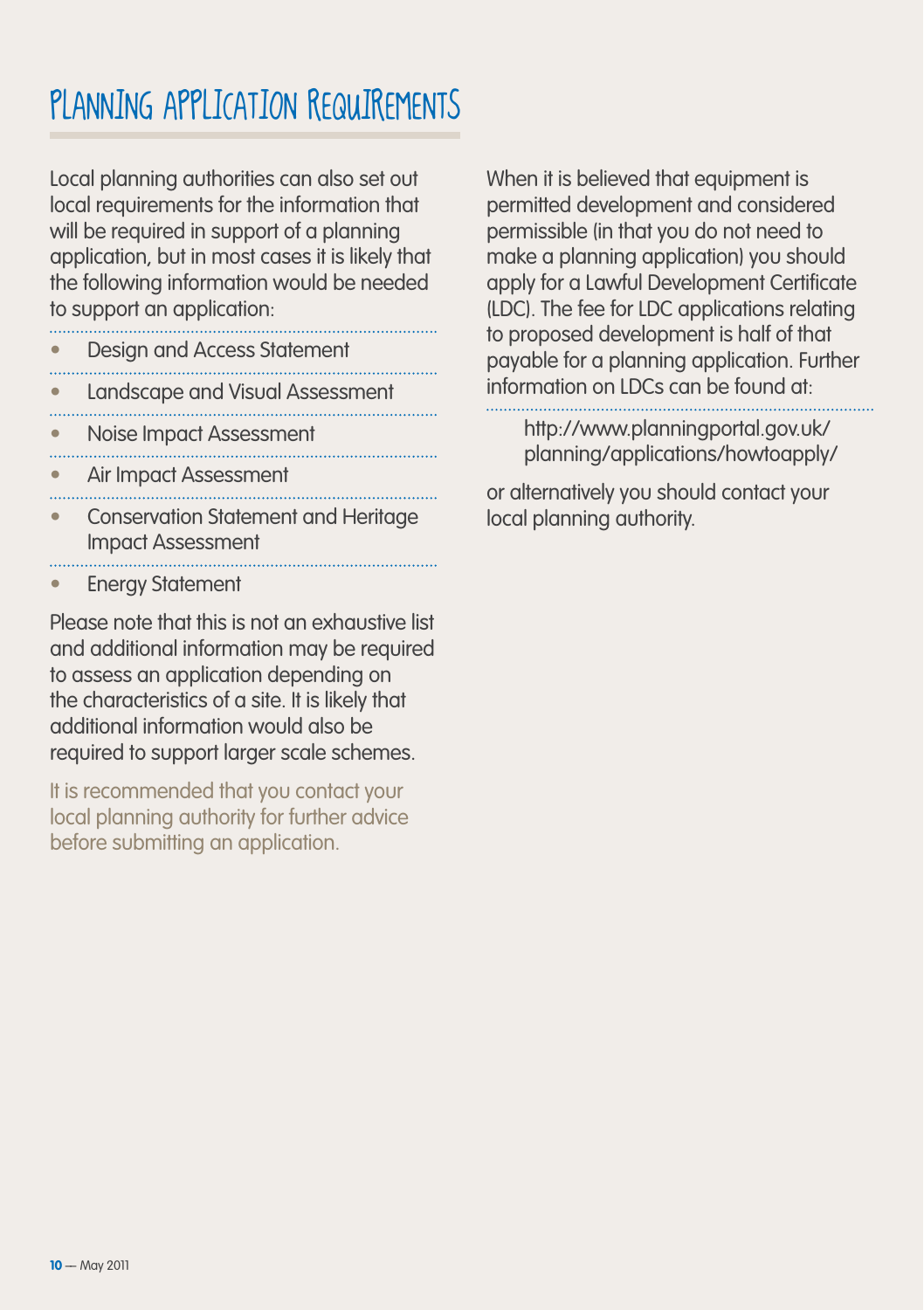### BUJIDING CONTROL REQUIREMENTS

Generally, if you wish to install a Combined Heat and Power system, it will be required to comply with Building Regulations; equipment, installation and testing, must all comply with the relevant standards.

A flue associated with a Combined Heat and Power system will also need to comply with Building Regulations, key considerations will be the strength of the building to support the piping and the safety of the installation.

If a new building is to be constructed to house a Combined heat and Power plant, this building is likely to need to comply with building regulations (although there are exemptions). Key considerations will be the flooring; foundations; walls below ground level; ventilation; energy efficiency; structural openings; doors and windows; drainage; electrics; external walls; party walls; kitchens and bathrooms; internal walls and roofs .

It is recommended that you contact your local authority Building Control section for further advice when considering a particular proposal.